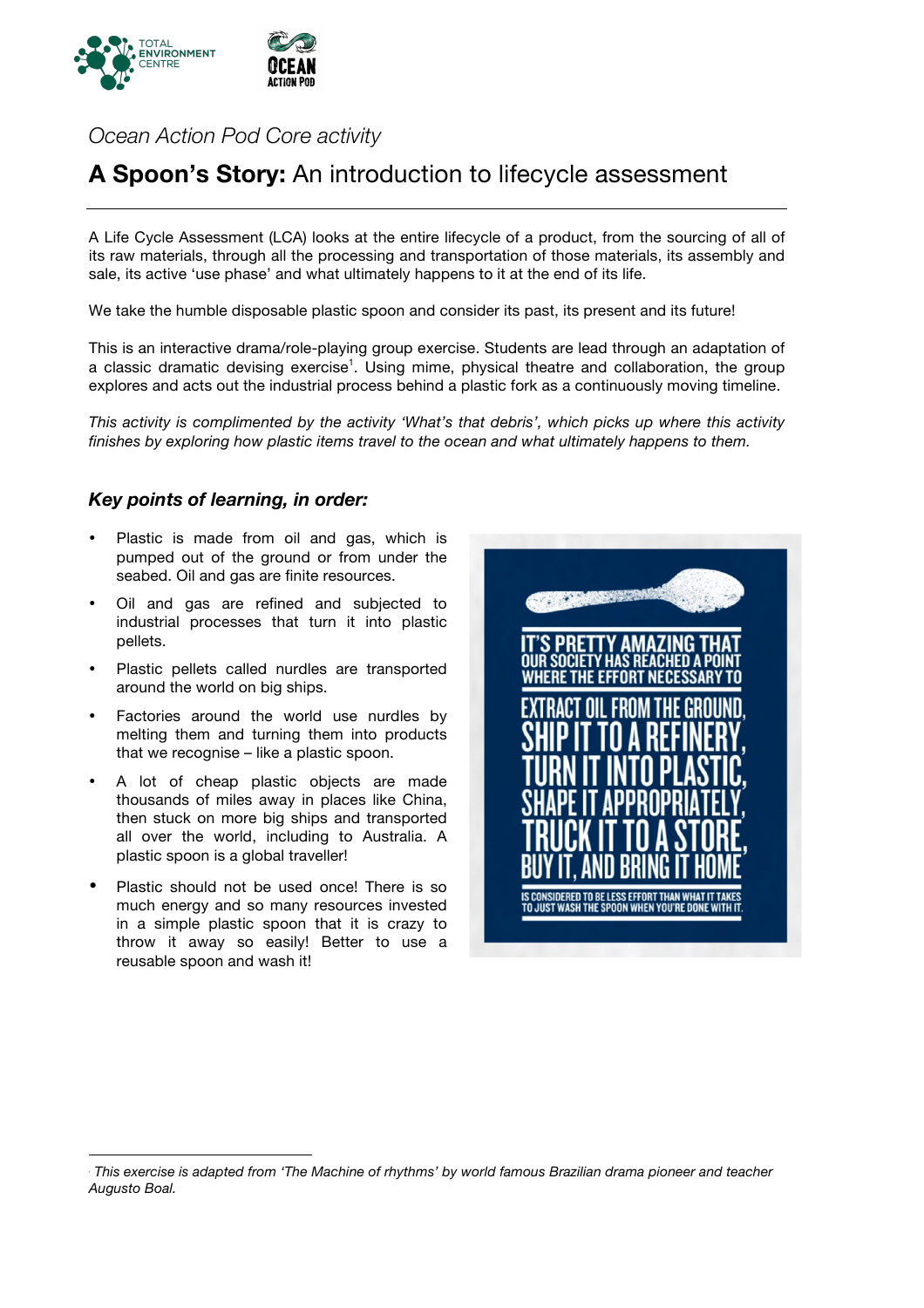

# *THE ACTIVITY: How to make a plastic spoon*

### *Equipment*

- Dead sea creatures (board)
- Oil rig (board)
- Oil tanker (board)
- Giant nurdles x5 (board)
- Container ship x2 (board)
- Gas flames x3 (board)
- Hammers x2 (board)
- Giant spoon (board)
- Music player (optional)
- Prompt cards for activity leader

#### **Optional warm-up game:** Pass the stuff *DRAS3.1*

This is a classic drama game designed to get everyone relating to 'stuff' that isn't actually there. The teacher starts by holding a ball of 'stuff' in her hand. She tosses the stuff up and down a few times, demonstrating it's weight. She bounces it on the ground and catches it again. She pulls it out like a lump of chewing gum, then roles it back up into a ball. After demonstrating the versatility of this stuff, she makes eye contact with another adult and throws it to them. The second adult catches the stuff, maybe with a bit of a jump, plays with it themself, then asks the class who wants it next. Spend a few minutes passing the stuff around. Encourage extreme creativity. It might be straightened into a spear and thrown at someone. It might be flattened into a Frisbee. It can be rolled along the ground, etc.

#### **Number of participants:** minimum 28, ideal 34, maximum 40

#### **Time allowed for activity:** 25 minutes

The teacher should lead this activity as the narrator or storyteller, prompting students to add to the story. **Use the prompt cards to assist as needed**. The idea is to build up a cumulative vignette of how a plastic spoon is made, with all students participating. The key concept in this activity is that at any one point we are dealing with imaginary 'stuff' at whatever stage of the process it happens to be. Imagination and drama are key to making the stuff seem real.

This whole activity is governed by rhythm. So playing some repetitive funky music will add to the overall feel and help everyone keep in time. However, save it for the end (see below).

### **SETTING UP**

*What follows is a step by step process whereby roles are added one by one. As each new student gets into their activity move quickly on. The idea is to introduce everyone to their roles so that they also get an idea of the whole system. Do the whole things as a walk through with no music.* 

*There are 34 roles described below, though this can be altered up or down slightly as needed and will include some adults. Take a moment before you start to ensure that you know how many individuals you have to participate and add/remove roles as needed.*

*There are five main physical locations that you will need to identify. Use existing landmarks or items like small cones. The locations are: oil field; refinery; factory; Australian port; your school. Lay them out with four in a square and the school in the centre.*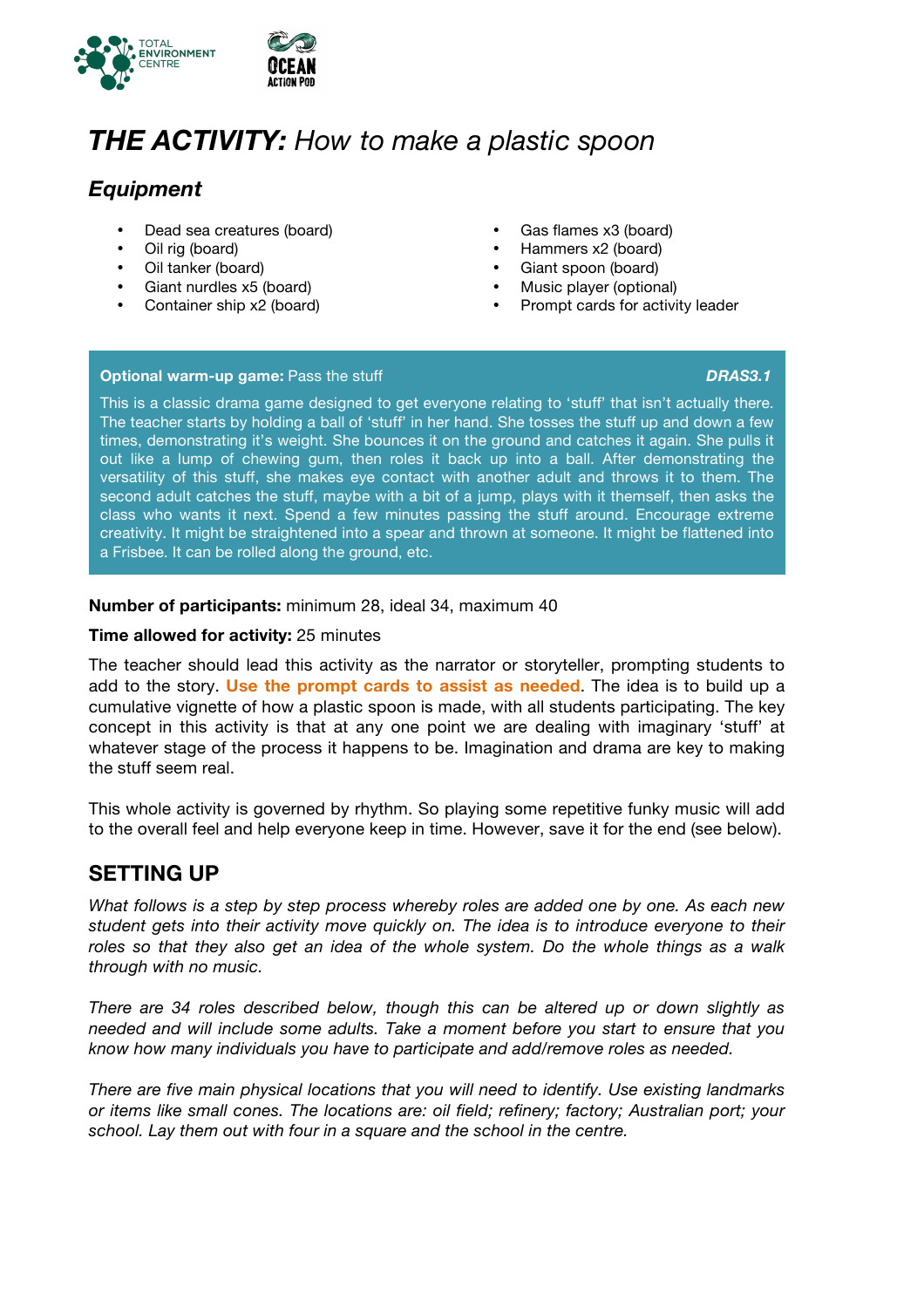

## **START**

#### **Today we are going to make a plastic spoon!**

Ask who wants the giant spoon. Choose one student but don't hand it over. Tell them that they'll get their moment in the spotlight in a minute! In the meantime, you should keep hold of the spoon and use it for gesturing, etc.

#### **Who knows how plastic is made?**

Someone might say that it is made from oil. You can also explain that plastic can be made from gas too.

#### **Who knows where oil and gas come from?**

Choose one student to hold the dead sea creatures board. Where is the oil and gas? It's under the sea bed! The student should lie on the ground near the edge of the space and be **an oil and gas field**. They can make glooping noises and gas noises. Explain that there are oil and gas fields all over the world but that this one is in the Gulf of Mexico, off the eastern coast of the USA.

#### **How do we get at the oil?**

Choose two students to be an **oilrig**. They should stand over the oil field and start pumping – mechanical sucking noises are encouraged!

#### **The oil rig is out at sea! How can we get it to the shore?**

Choose one student to hold the **oil tanker** board and act out the oil tanker. The oil tanker needs to go and dock with the oilrig. It should make a big chugging noise. The oil tanker moves very slowly!

#### **Where will the oil tanker take the oil?**

Choose four students to be an **oil refinery**. They should go a reasonable distance from the oilrig (in Texas).

**Now the oil tanker has a destination** – chug chug chug – as the tanker approaches the refinery it should blast its foghorn (a big deep bass noise). The tanker can dock at the refinery for long enough that its oil can be pumped out. Then it should return to the oilrig for another load.

How to be a refinery:

- One student is the **pump**, for unloading the oil tanker (more pumping noises).
- Two students make a **big tank** by holding both hands and spread their legs wide apart. The tank holds all the gloopy crude oil (gloopy noises).
- One student should be given a **gas flame boar**d they heat up the gloopy crude oil in the tank (make noises like a roaring gas flame)

#### **How do we turn the hot oil into plastic?**

First we need to 'crack' the oil into tiny pieces. Choose two students to take **hammer boards**. They mime hitting the oil in the tank with 'CRACK' or explosion noises. You can explain that the real process doesn't actually use hammer but that we are using hammers to that they remember 'cracking'.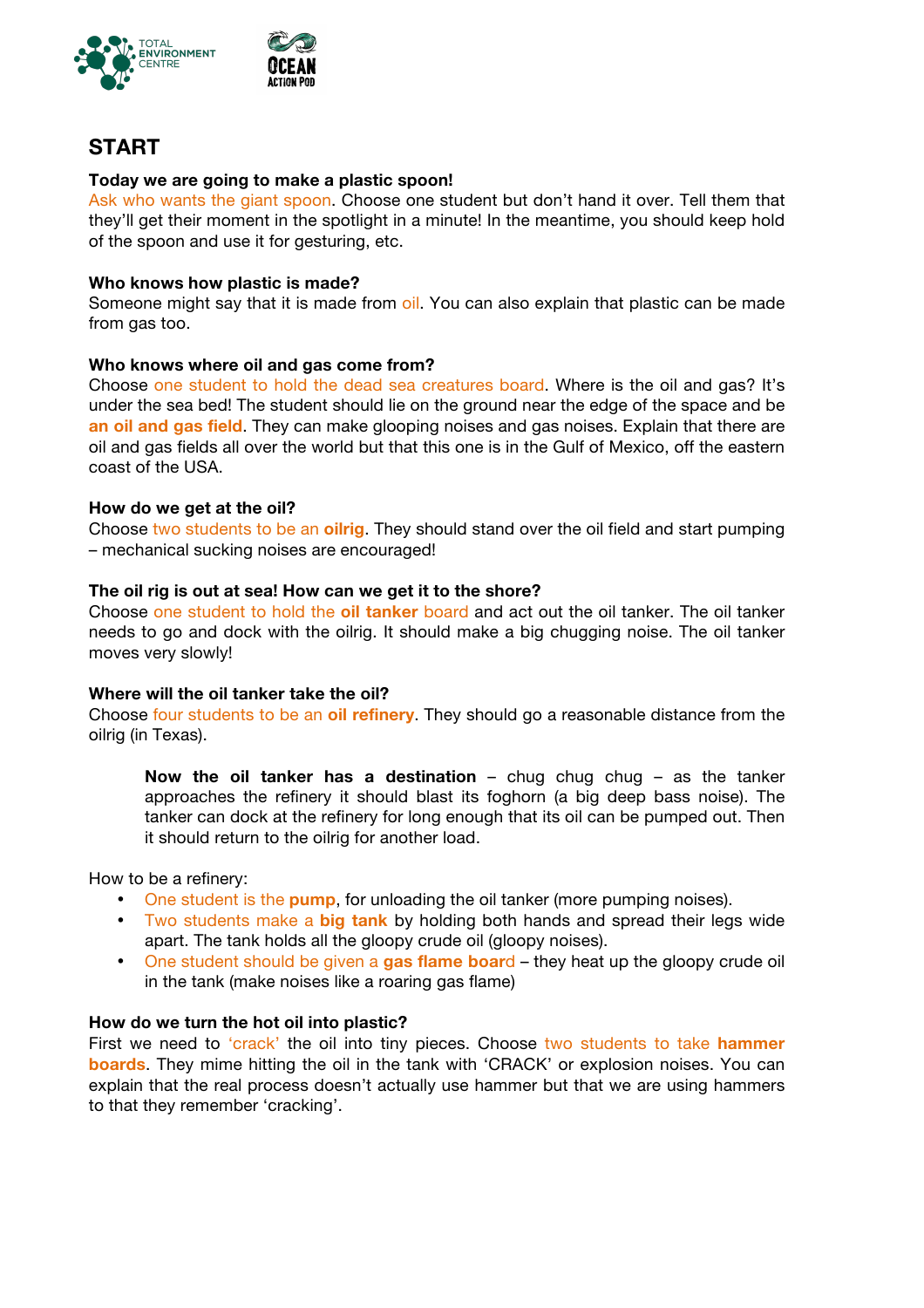

**The cracked oil gives us something called 'feedstock'**. Feedstock is what plastic is made from. Feedstock is a name that we give to various types of 'petrochemicals' (chemicals made from oil).

#### **We need to transport the feedstock away from the refinery.**

Choose two students to hold hands and connect to the refinery. They are a **pipeline** for the feedstock (more pumping noises).

#### **Where do we think the feedstock will go next?**

The next destination is the plastic factory.

- Two students will be a **catalytic reactor**. The feedstock pipeline squirts out feedstock into the catalytic reactor. The reactor should whir and shake about and make lots of mechanical noises.
- The catalytic reactor makes 'plastic fluff'. The next student is a **fluff grabber**, who passes fluff from the reactor to the next person, the melter.
- The **melter** needs to take another of the flame boards. They melt the fluff as it is passed to them (flame roaring noises). This makes molten plastic.
- Next comes the **extruder**. The extruder pushes the molten plastic through a tiny hole. The student might make the hole with one hand and use their other arm to mime the process of pushing the plastic through.
- Next comes the **nurdle chopper**. The nurdle chopper stands next to the extruder and chops the extruding sausage of plastic into lots of small bits called nurdles. Use karate chops and suitable sounds!

#### **So we have lots of nurdles. Nurdles are how all plastic begins its life**

Now we need some **nurdle packers**.

- One student grabs the new nurdles and places them into a shipping container.
- Another student is a crane when a container is full the crane needs to load it onto a container ship.

#### **Next we need a container ship**

Choose one student to hold the first **container ship** board. They are going to take the nurdles on a very very very long sea voyage of 20,000km, all the way to China. The ship can meander around the edges of the space.

#### **Where is the container ship going?**

The container ship is going to the Spoon Factory. How to be a spoon factory:

- One student is going to **unload** the ship
- One student takes the third **gas flame** board and **melts** the nurdles as they are unloaded
- One student **pumps** the molten plastic into spoon shaped moulds
- The next student **cracks open the moulds** and empties them onto a conveyor belt.
- Two students should form a **conveyor belt**, in whatever way they want suggest lots of turning wheels and whirring.
- Next we have a **spoon packer**, who places the new spoons into boxes and then into a shipping container.
- Another **crane** loads containers onto the second container ship.
- Give the second **container ship** to another student. Remember to make the right noises!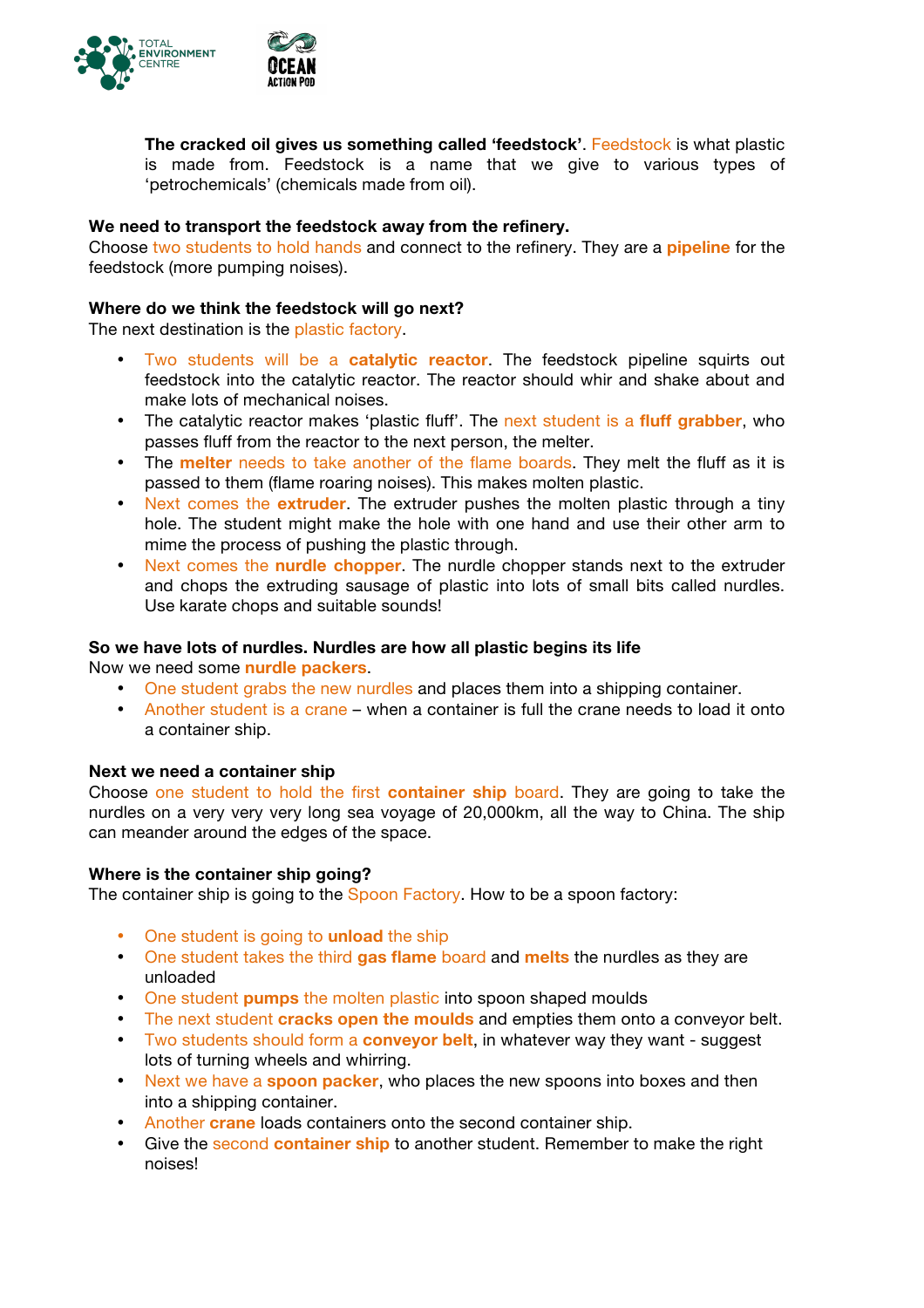

# **Where is the second container ship coming from?**

China!

**And where is it going?**

Australia – That's another 20,000km!

### **The shipping container arrives at the port in Australia.**

- We need **another crane!**
- We need **a truck** (student should mime a steering wheel and make truck noises)

[At this point there will be 31 places allocated so you may need to include teachers and helpers. Make sure you have one child left holding the giant spoonl

#### **Where is the truck going?**

- (Optional, if spare people) add a warehouse with packers and sorters
- Your school canteen choose a classroom assistant to **unpack the truck** at the canteen and place the spoons out on the counter

### WRAP UP

Now that the whole system has been laid out and everyone knows his or her roles you can run the whole exercise again, with music. Begin with some role-play:

#### **Original student enters a role-play with the classroom assistant who unloads the truck.**

Student: "Excuse me, please can I have [something you eat with a spoon]?

Assistant: "Would you like a plastic spoon with that?"

Student: "Yes"

Assistant: "One moment…"

[Assistant starts music]

**The activity leader very rapidly calls/prompts everyone into position in order of their appearance.** Make sure that everyone keeps doing their action and noises after other people are added.

Assistant: [finishes unloading the box of spoons. Turns off the music] "Here you go" [Hands giant spoon to the student]

Invite a big round of applause and everyone bows!